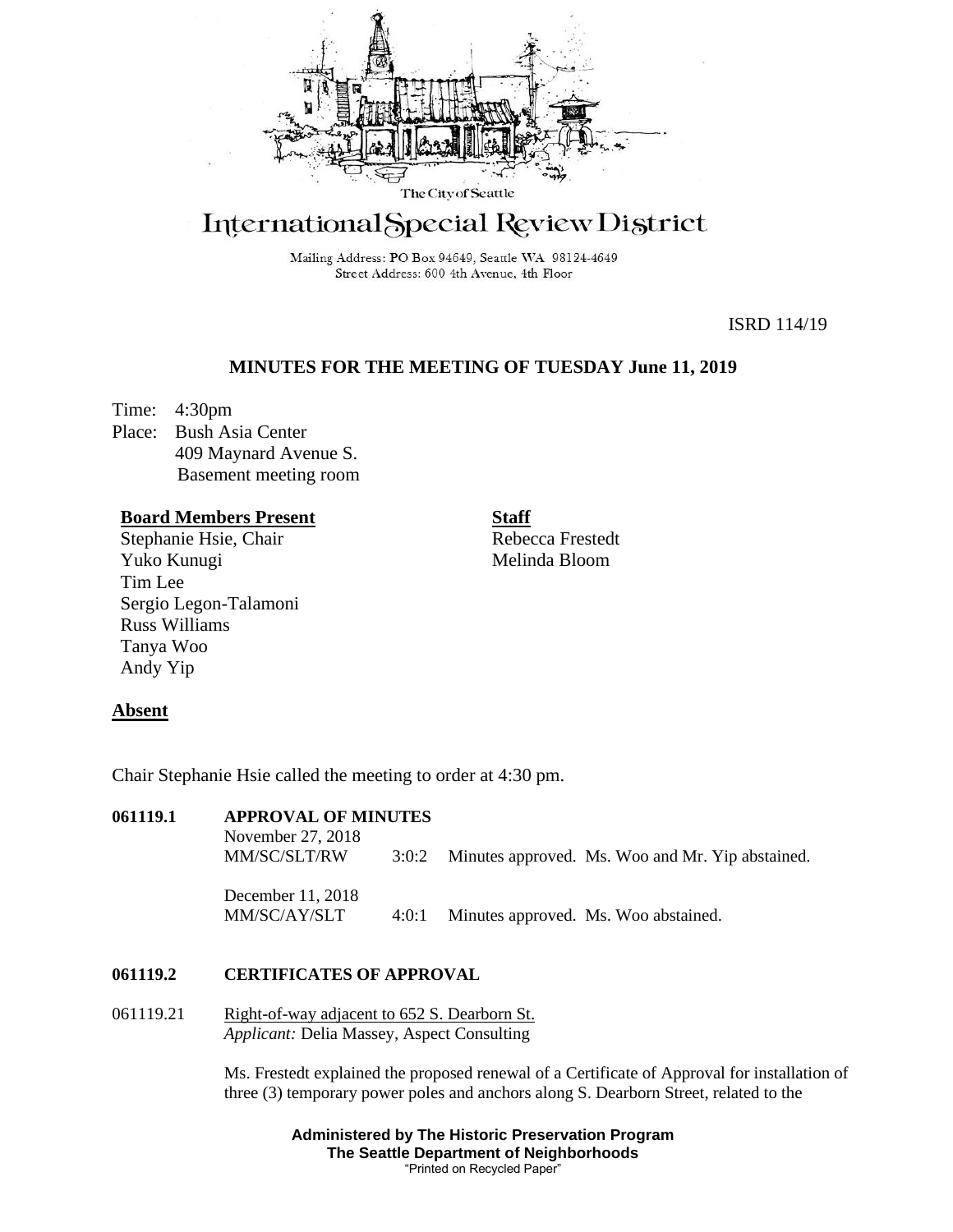remediation project at 652 S. Dearborn St. Exhibits reviewed included plans and photographs. The proposed work is located outside of the Asian Design Character District. The ISRD Board approved a Certificate of Approval for this work in March 2016. The Certificate of Approval expired after 18 months.

Applicant Comment:

Delia Massey, Aspect Construction, explained the request for renewal of Certificate of Approval for three temporary poles that were approved over three years ago. She said they are part of the Spic and Span remediation project. She said power was needed; SCL installed a transformer and the three poles connect to that. She said the duration of work is one year.

Mr. Legon-Talamoni asked for clarification on timeline.

Ms. Massey said the poles will be up during construction phase, next six months, the treatment phase, six months, and a two-year cool down; then equipment will be removed.

Ms. Woo asked if the tree will be affected.

Ms. Massey didn't think so. She said that SCL will determine the best place to anchor into cement; they will restore it back to original condition when work finished.

Public Comment: There was no public comment.

Action: I move that the International Special Review District Board recommend approval of a Certificate of Approval for street use, as proposed.

The Board directs staff to prepare a written recommendation of approval, based on consideration of the application submittal and Board discussion at the June 11, 2019 public meeting, and forward this written recommendation to the Department of Neighborhoods Director.

This action is based on the **following applicable sections of the International Special Review District Ordinance and District Design Guidelines:** 

**SMC 23.66.334 – Streets and Sidewalks Secretary of the Interior's Standards #10**

MM/SC/AY/SLT 5:0:0 Motion carried.

061119.22 913 S. Jackson St. – Thai Binh *Applicant:* Henry Walters, Atelier Drome

> Ms. Frestedt explained the proposal to establish use as "restaurant/café" for Phnom Penh. Exhibits reviewed included plans. The Thai Binh Apartment building is located east of I-5 outside the Asian Design Character District. The building was recently completed, and this is the first commercial tenant to occupy the building.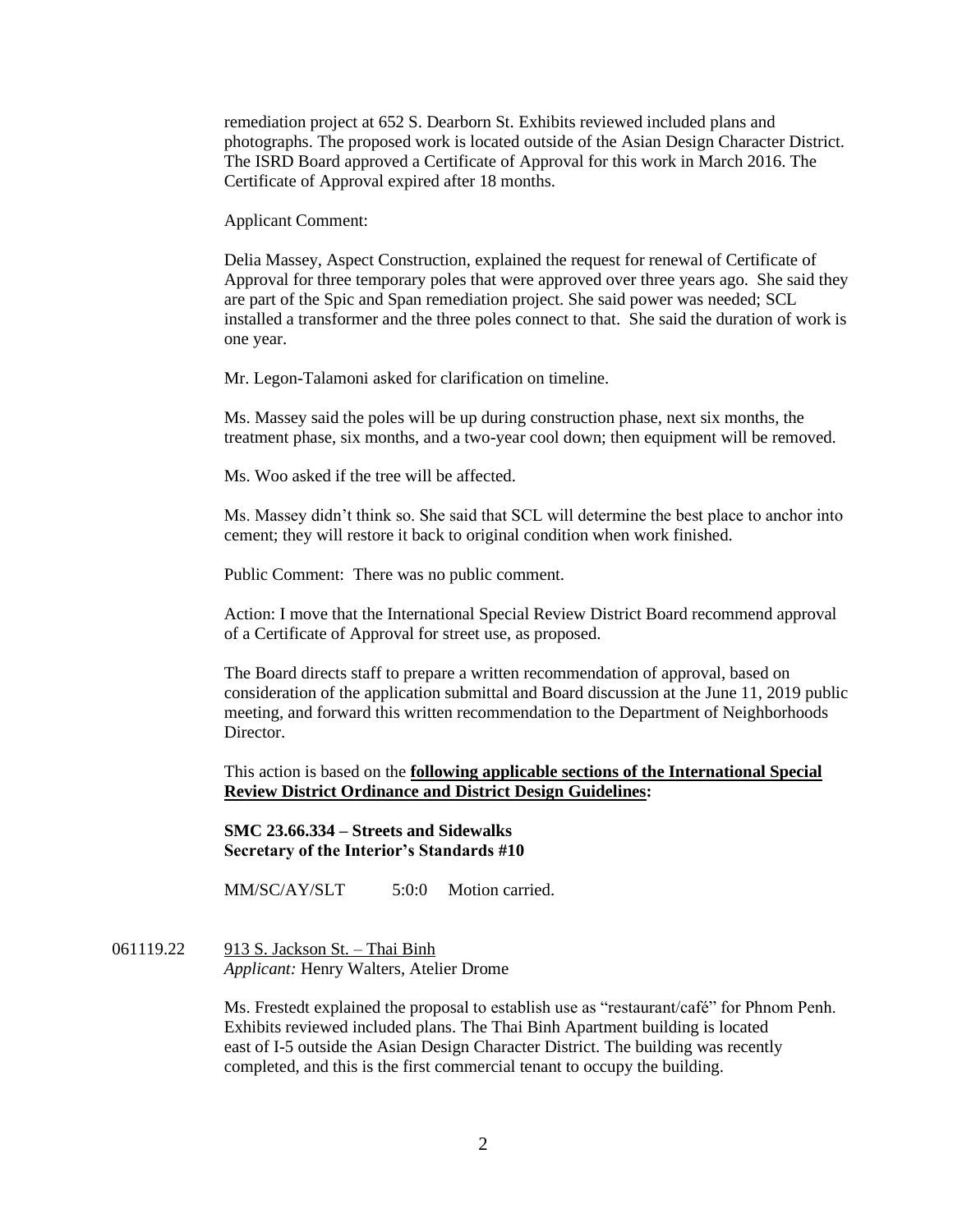Applicant Comment:

Henry Walters, Atelier Drome, provided context of the building and site and said the space is on the ground floor. He said they sought use approval at this time.

Public Comment: There was no public comment.

Mr. Williams asked about hood exhaust.

Mr. Walters said the space was designed for restaurant use.

Diana said it is a special place and they have provided much help.

Ms. Hsie said she looked forward to signage and encourage them to use language, iconography, colors to express who they are.

Action: I move that the International Special Review District Board recommend approval of a Certificate of Approval for use at 913 S. Jackson St., as proposed.

The Board directs staff to prepare a written recommendation of approval, based on consideration of the application submittal and Board discussion at the June 11, 2019 public meeting, and forward this written recommendation to the Department of Neighborhoods Director.

This action is based on the **following applicable sections of the International Special Review District Ordinance and Design Guidelines:** 

**SMC 23.66.308 – International District preferred uses east of Interstate 5 SMC 23.66.320 – Permitted uses**

MM/SC/SLT/TW 5:0:0 Motion carried.

Agenda reordered.

### **061119.4 BOARD BUSINESS**

Ms. Frestedt said the election is coming up and three positions will be on the ballot: positions 1, 2 and 4. She said current board members are eligible to run again.

She said she is working on potential agenda for board retreat.

She acknowledged concerns raised about the May 28<sup>th</sup>, 2019 Board meeting regarding the lack of neutrality of the interpreter. She said the role of the interpreter is to be neutral and concerns raised are taken seriously. She said she called the company that hired the third party interpreter (Dynamic Language) and shared public comment and feedback. She confirmed that the Department of Neighborhoods will not work with that interpreter again. She said she will examine the policies for providing interpretation going forward so that does not occur again.

061119.23 1254 S. Jackson St. – Pho Bac *Applicant:* Josh Brevoort, ZeroPlus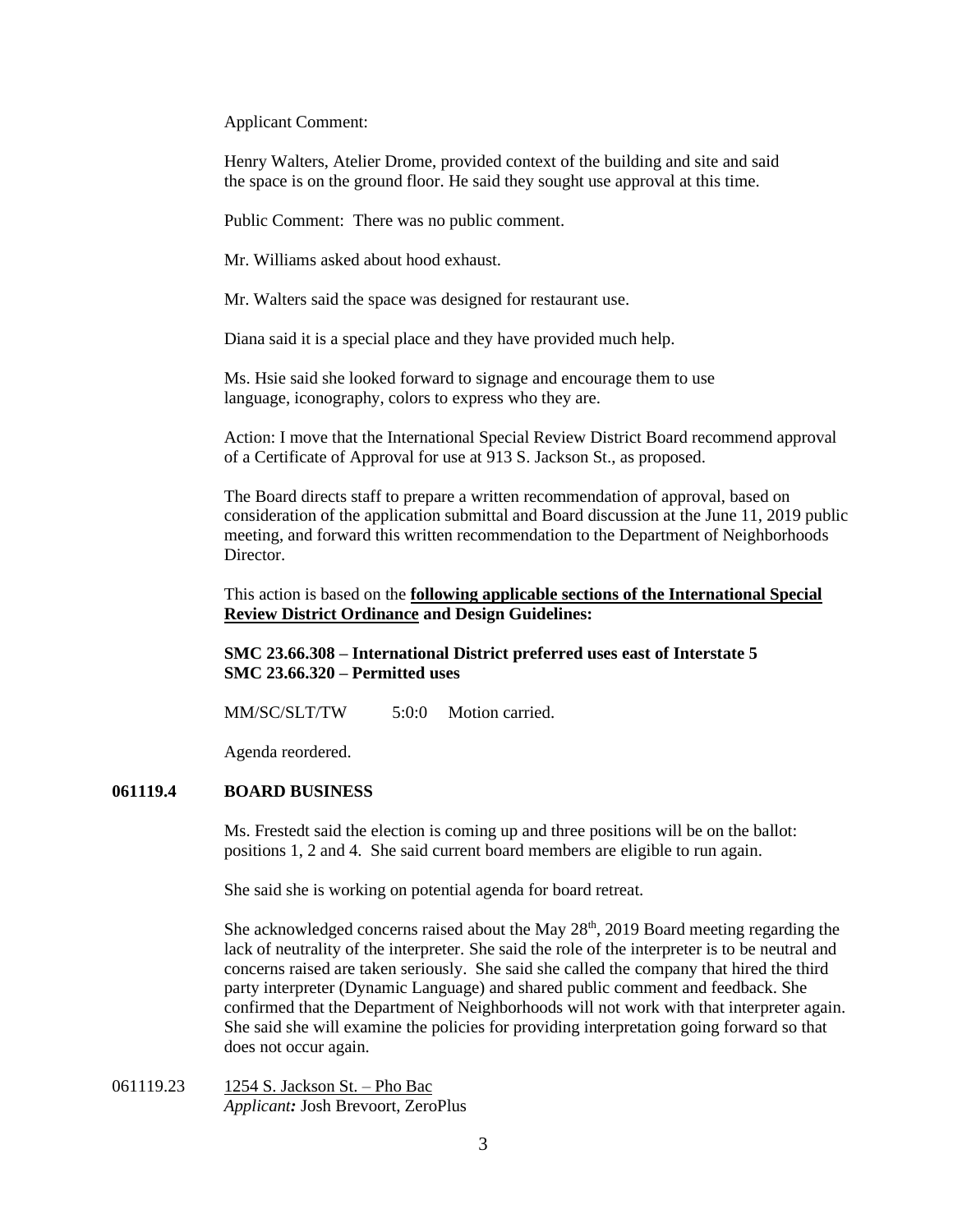Ms. Frestedt explained the proposed construction of an outdoor seating area on the southwest façade.

Exhibits included photographs, plans and samples. The Pho Bac Boat was constructed in 1965. It is located east of I-5 outside the Asian Design Character District. This is within the expanded portion that was added to the ISRD boundaries in 2018.

Applicant Comment:

Josh Brevoort, Zero Plus, explained the seating area will stay within Little Saigon's casual character. He said large doors will open out into the park area. He said the gas meter will be left where it is now. He said they will use wood with white panels and corrugated roof that allows light in.

Yenvy Pham, business owner, said it is an incremental expansion in line with the nature of the building and family. She said they serve affordable drinks and provide a casual atmosphere. She said the outdoor space acclimates to the Seattle weather and extends outdoor usage.

Mr. Brevoort said the windows are operable. Responding to questions he said that access is via a gate next to entry door.

Public Comment: There was no public comment.

Ms. Hsie said they have done a good job of describing their vision for use of the space. She said the material choice and palette reflect that are appropriate.

Mr. Williams said that it is a great addition.

Mr. Legon-Talamoni said it is a casual space that plays into Seattle casualness. He said it is the essence of Vietnamese culture.

Action: I move that the International Special Review District Board recommend approval of a Certificate of Approval for exterior alterations at 1254 S. Jackson St., as proposed.

The Board directs staff to prepare a written recommendation of approval, based on consideration of the application submittal and Board discussion at the June 11, 2019 public meeting, and forward this written recommendation to the Department of Neighborhoods Director.

This action is based on the **following applicable sections of the International Special Review District Ordinance and Design Guidelines:** 

**SMC 23.66.336 – Exterior building finishes**

- **A. General requirements**
- **C. Exterior building design outside the Asian Design Character District ISRD Design Guidelines for Awnings and Canopies**
- **I. Awnings and Canopies**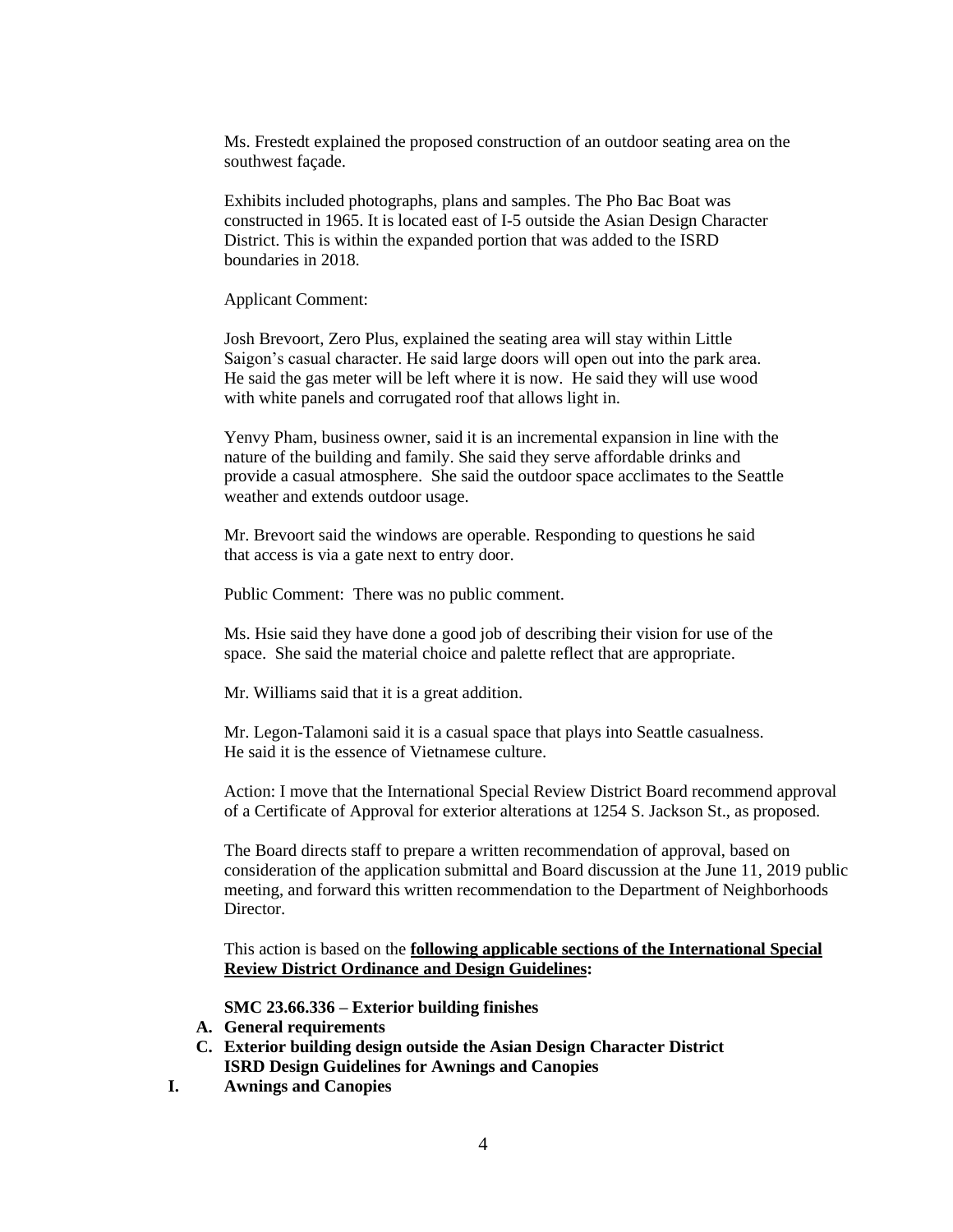#### **Secretary of the Interior's Standard #10**

MM/SC/AY/SLT 5:0:0 Motion carried.

061119.24 Right-of-way at  $12<sup>th</sup>$  Ave. S. and S. King St. *Applicant:* Megan Hoyt, SDOT

> Ms. Frestedt explained the proposed temporary installation of "paint and post" improvements for bicyclists at the intersection of  $12<sup>th</sup>$  Ave. S. & S. King St. associated with the S. King St. Neighborhood Greenway. Exhibits included photographs and plans. The ISRD Board recommended approval for the King St. Neighborhood Greenway improvements in Jan. 2019.

Applicant Comment:

Megan Hoyt, SDOT, explained that future improvements are coming in 2020 and she would return with more information. She said most of the outreach that has been done has been for the larger project. She noted that this work is temporary. She said for one year they will implement safety improvements using tuff curbs with posts, bollards to change how bicycles interact with signal. She said that bicyclists will get buffer protection while waiting for signal at intersection. She said all four corners will get posts, green crossing, bike marking white paint, red bollards, and a painted stop bar that shows motorists where to stop.

Ms. Woo asked if there are impacts to parking.

Ms. Hoyt said there are; one space will be removed.

Ms. Woo said seniors may be confused.

Ms. Hoyt said most of the outreach has been to businesses. Won't impact the crosswalk or pedestrian crossing.

Mr. Williams asked about impacts to businesses.

Ms. Hoyt said it should not be impactful; most action is on  $12<sup>th</sup>$  Avenue. He said there is a step driveway that they should stay clear of and it is more impactful to parking. She said  $12<sup>th</sup>$  Avenue is a Vision Zero project. There will be safety improvements and protected bike lane. She said King Street is not attractive for loading and there is more to come. She said permanent improvements are not approved yet.

Ms. Hsie asked why the wedge is there.

Ms. Hoyt said most of the greenway has no protected bike lane on street. She said when they cross the street, they will be in line with green markings which funnels to way across.

Ms. Hsie asked how they will funnel people back if there is no red light.

Ms. Hoyt said King Street is very wide there; there is room for motorists and bikes.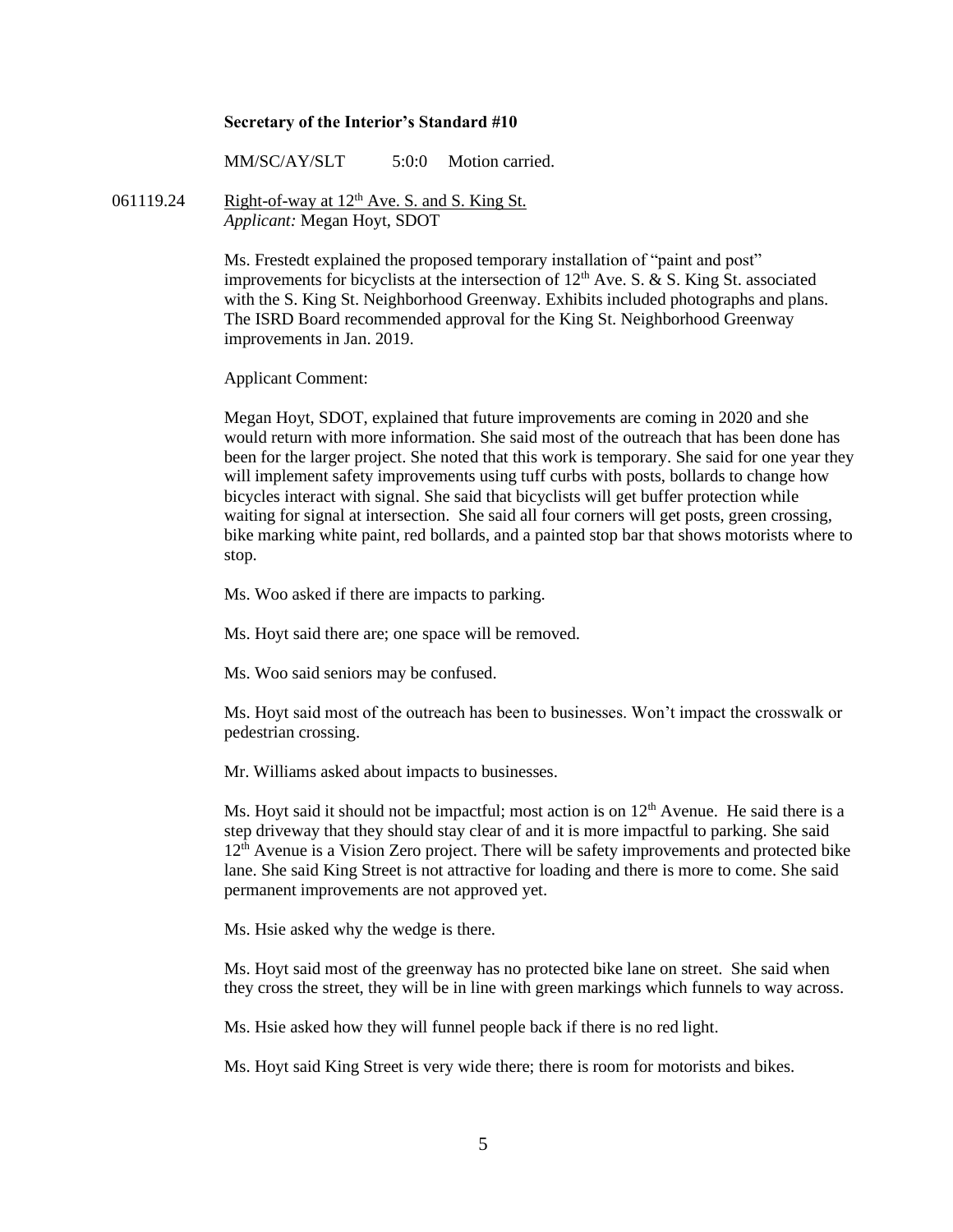Ms. Hsie expressed concern about cyclists going straight on King with cars turning right Need to help train vehicles.

Ms. Hoyt said changes to how signals are timed would have repercussions for the whole corridor. She said this will operate how most neighborhood greenways work.

Public Comment: There was no public comment.

Ms. Woo asked how long this will be in place.

Ms. Hoyt said less than a year.

Ms. Kunugi asked how many streets are impacted.

Ms. Hoyt said 12<sup>th</sup>, King, Weller and Charles streets.

Ms. Hsie asked for outreach with businesses and said she wants to hear the feedback about removal of parking. She wanted to see other greenways, have move information about performance issues, and noted concern about no signalization.

Mr. Legon-Talamoni said the SDOT plan closely mimics what happens now. He said people have to stop for pedestrians anyway. He said he thought common sense would prevail.

Mr. Williams said they are creating a wider separation between cyclist and car and wondered if driver peripheral view could be impacted by that separation.

Ms. Hoyt said the permanent installation will have pedestrian advance signal which will aid cyclists.

Ms. Woo said this is temporary so it will be good to share permanent design with community.

Ms. Hoyt said when it goes in, they will have images for people to see.

Action: I move that the International Special Review District Board recommend approval of a Certificate of Approval for Street Use/Design in the right-of-way at  $12<sup>th</sup>$  Ave. S. & S. King St., as proposed.

The Board directs staff to prepare a written recommendation of approval, based on consideration of the application submittal and Board discussion at the June 11, 2019 public meeting, and forward this written recommendation to the Department of Neighborhoods Director.

This action is based on the **following applicable sections of the International Special Review District Ordinance and Design Guidelines:** 

#### **SMC 23.66.334 – Streets and sidewalks**

MM/SC/SLT/AY 5:0:0 Motion carried.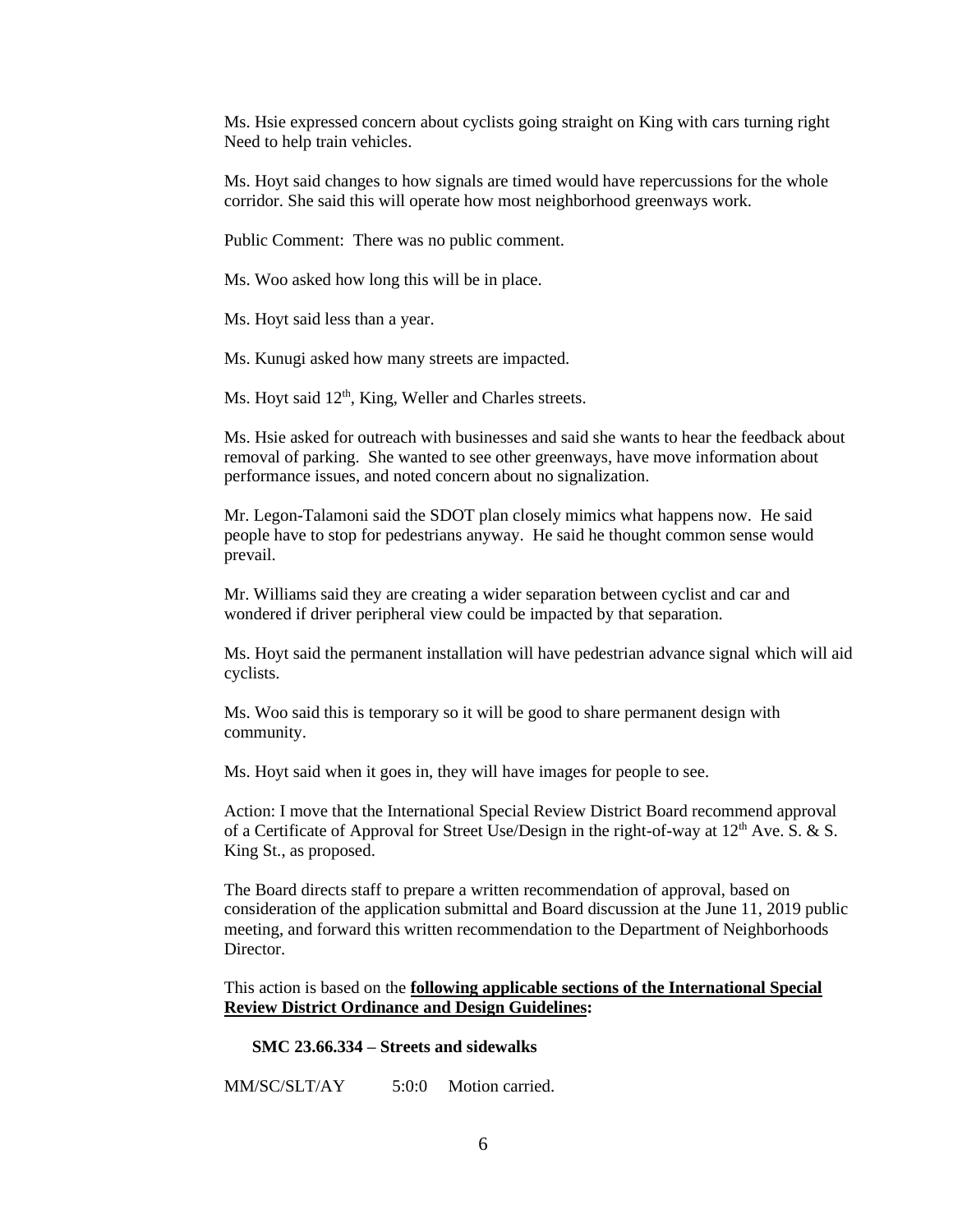## **061119.3 BOARD BRIEFINGS**

061119.31 1253 S. Jackson St. *Presenters:* Michelle Wang, Runberg Architecture Group and Steven Strickland, LIHI

> Informational briefing on the 1253 S. Jackson St. project, a mixed-use affordable housing development by the Low Income Housing Institute (LIHI). This project, currently under construction, was permitted prior to the expansion of the ISRD boundaries. The development features 69 units with 17 parking stalls and ground floor retail. This is an informational briefing only; no action is required by the ISRD Board.

Steve Strickland, LIHI, provided an overview of the project.

Michelle Wang, Runberg Architecture Group, presented via PowerPoint (details in DON file). She provided context of the neighborhood and site and an overview of existing site conditions. She said they responded to the need for affordable housing. She said the zoning in this area is 65-85'. She provided inspirations for massing options and noted the narrow urban typology in Vietnamese cities. She said there will be two small scale retail spaces and alley will be walkable. She said there will be large sidewalks  $-6'$  landscape zone and 8' landscape and pedestrian zone. She said the corner will house public space in the lobby and outdoor balcony overlook into alley. She said there will be roof desk and a variety of windows. She said the Design Review board said to emphasize verticality, have bigger balconies, teal accent, and identify art locations. There will be 17 parking stalls.

Ms. Hsie said it is helpful to see the process.

Mr. Williams appreciated the presentation and sharing the project. He thanked the team for considering all sides – what is appropriate for the neighborhood is important.

Mr. Yip appreciated the design and window placement and response to community feedback.

Ms. Wang said the focus has been on the economic viability of retail over design input. She said there has been preference for a restaurant but there is no space. She said small retail is wanted and pedestrian connection down the alley in the future.

Mr. Legon-Talamoni appreciated the inspiration of Vietnamese housing. He said he liked the proportion of the bays in relation to the corner and carrying the language out back. He liked the color accent.

061119.32 South End Connector Protected Bike Lane *Presenters:* Bradley Topol and Louisa Miller, SDOT

> Briefing on proposed alterations within the right-of-way associated with the extension of the protected bike lane on 5<sup>th</sup> Ave S. and S. Main St.

Bradley Topol, SDOT, provided an overview of the project (detailed handout in DON file). He said the project vision/goal is safe. All ages and ability facility to connection Downtown, Pioneer Square, CID, and south end neighborhoods, and provide better access to residences and businesses. He said the facility has been lengthened twice. He went over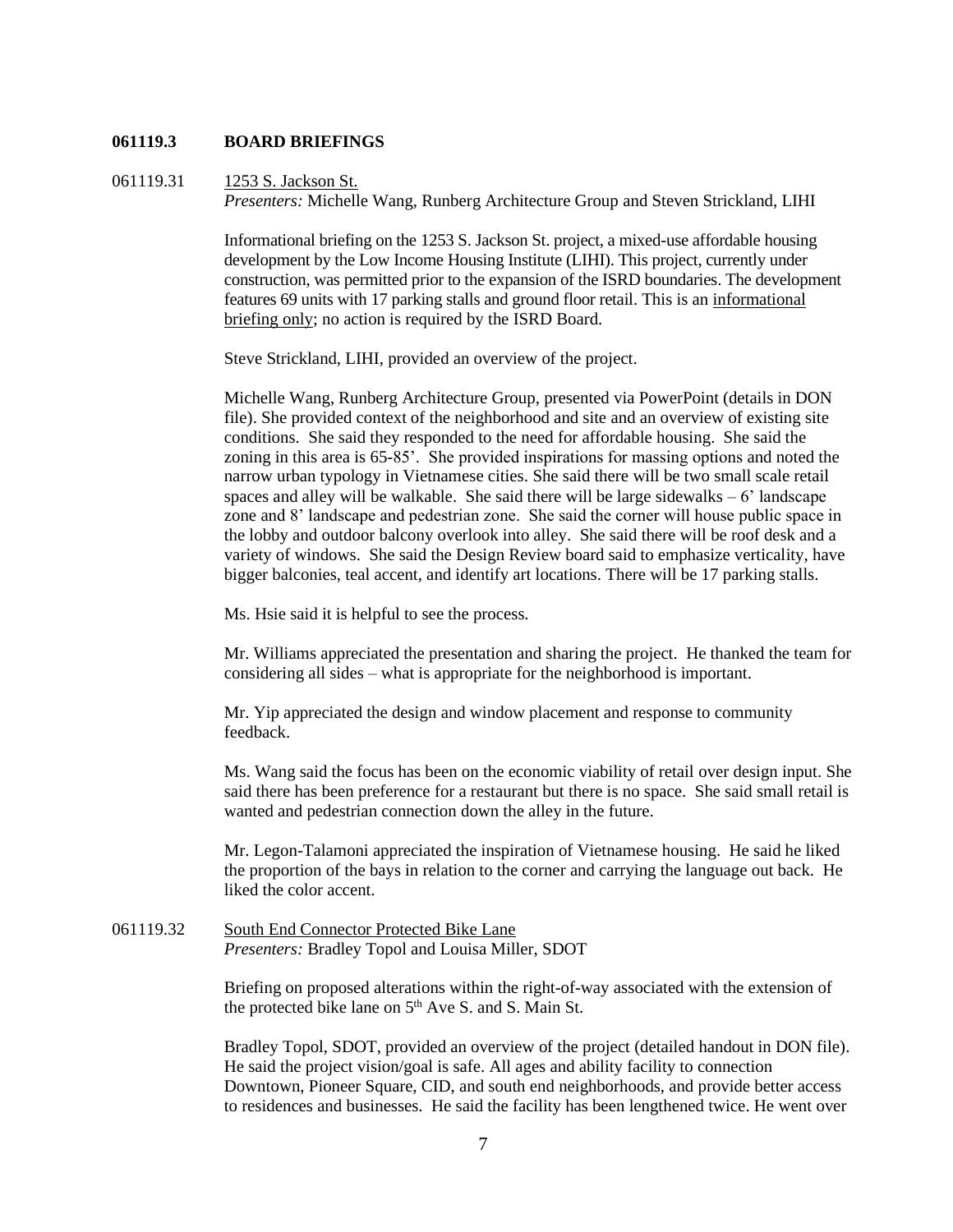connectivity and the vision for downtown – how to connect to the network as a whole. He went over various connections and routes and said that elevation gain is a consideration in choosing routes. He said the proposed alignment settled on lower volume, lower use streets, and connections to neighborhood greenway. He went over outreach to date which includes Pioneer Square, SCIDPDA, Interim, CID Capital Projects. He noted protected bike lane and road painting that are part of another project. He provided photos of existing conditions and noted pavement deterioration, rails, trolley stop demolition, bus layover spot and parking restrictions.

He went over S. Main Street design. He said it is two-way traffic and noted impact to Metro layover and loading zone. He proposed building in late September and noted competition with other projects. He said impacts for one year include restriction to one lane of traffic. He said the bus layover will be moved in Pioneer Square or CID; he noted areaway and poor soil below. He said on 5<sup>th</sup> Avenue they are working with Sound Transit on the trolley stop demolition. He said turns will be restricted and bus stop sign moved.

Ms. Frestedt said there are lots of moving parts and said the board was briefed on a Moriguchi development that would fill in that block; she asked if that project was figured in.

Louisa Miller, SDOT, said there are no details yet outside of general curb cuts and garage access. She said they aren't changing that side of the street.

Mr. Topol noted southbound turn restriction. He said bus stop will shift at the ID/Chinatown Station. He said the existing transit layout will remain. The ADA ramp is impacted only at trolley stop and will be cast iron or yellow. He said they are moving forward and hope to get Certificate of Approval in July.

Ms. Miller said final touches will be done in September.

Ms. Frestedt noted the streetcar demolition has already been approved.

Public Comment: There was no public comment.

Ms. Hsie noted the goal is to connect network gap to Dearborn and that routing on  $4<sup>th</sup>$  and 5<sup>th</sup> would be through Pioneer Square.

Mr. Topol concurred.

Ms. Hsie asked about changes to paint, parking impacts.

Mr. Topol said they will not touch the curb. They will use white paint, green backing, posts. They will resurface the block. He said the south side metro layover and loading zone will be impacted. The north half of the street will be left as is.

Mr. Williams asked about impact of lane going east.

Mr. Topol said the land shifts a few feet to the north. The center line will shift to the north and lanes will narrow. The street will function as single way lane.

Main and Jackson on  $5<sup>th</sup>$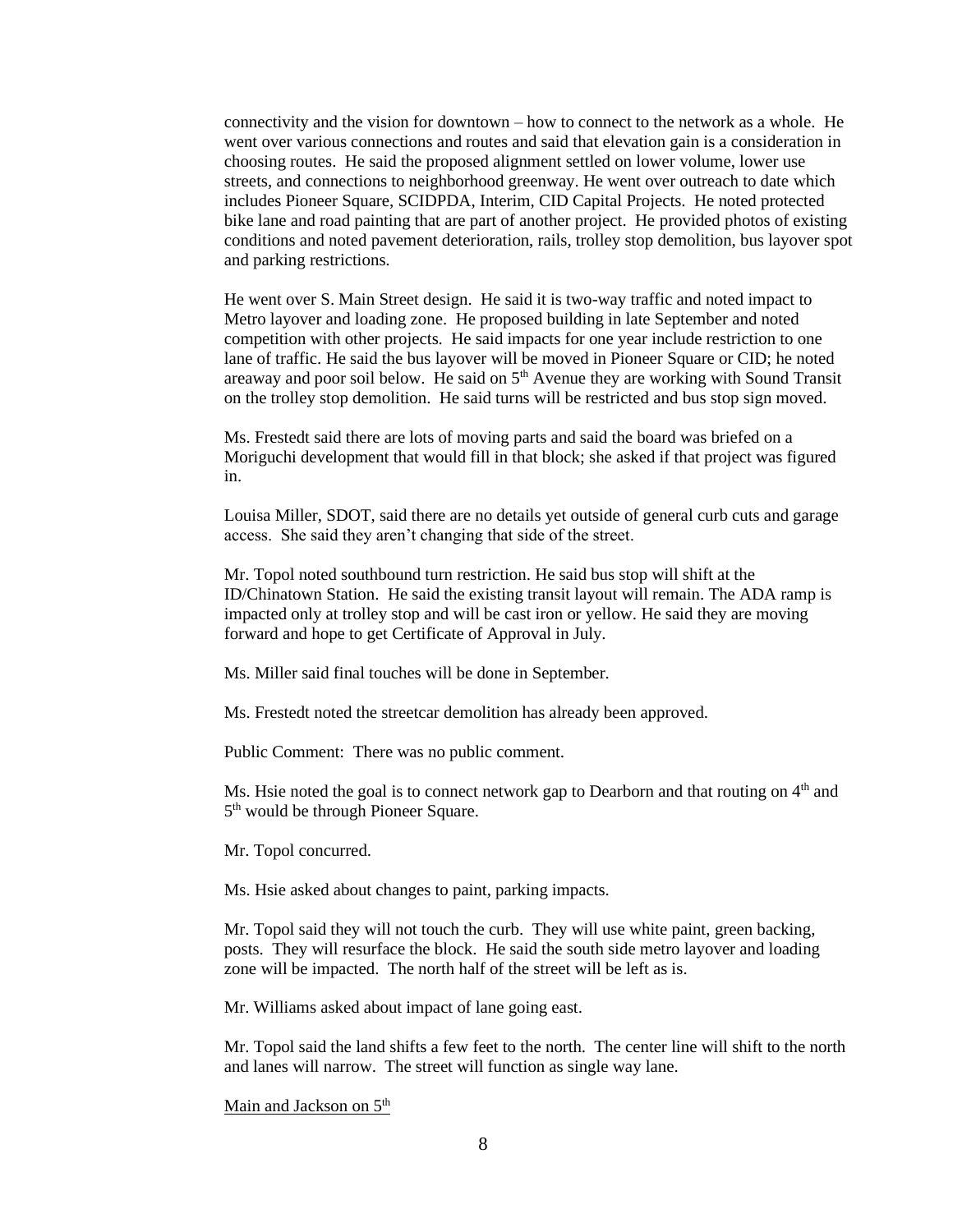Ms. Hsie noted changes include paint, posts, signalization, left turn restriction going south.

Mr. Topol said they will add sign, additional two bike signals in both directions with bike going first. He said they are constrained by trolley wire.

Ms. Hsie said it is similar to what is already happening.

Mr. Topol concurred.

Mr. Williams said they are creating a narrow pedestrian experience with ADA ramp and curb cut.

Ms. Miller said the existing easement will be used for sidewalk. She said west of the columns there is an easement for sidewalks.

Mr. Williams asked about pedestrians congregating on the corner and being able to move north on  $5<sup>th</sup>$ .

Mr. Topol said the sidewalk is wide. He said there is not heavy queuing going westbound. He said there is extra accessible pedestrian space via the building overhang.

Mr. Williams asked if that is on grade with the sidewalk.

Mr. Topol said it originally had a step, but it is a continuous sidewalk that is flush. He noted some constraint by light pole.

S. Jackson – King

Mr. Topol said it is an all-way stop so traffic is already slow. He said wayfinding signage is planned.

Ms. Hsie asked if other options had been explored and noted the left turn onto King is huge.

Mr. Topol said they could have a bike turn box.

Ms. Hsie said it is worth considering at that intersection.

Mr. Legon-Talamoni said a lot of bikers use the middle lane.

Mr. Topol said they could look at options. He said they are resurfacing the bike section with asphalt and the bus stop with concrete.

Ms. Frestedt asked about outreach to businesses. She noted Chong Wa and the parade route is a huge tradition and suggested outreach. She said to talk to the Seattle Chinese Chamber and BIA. She noted decorative paving at King and 8<sup>th</sup> has been discussed. She said to be mindful of community voice and to do outreach about changes to turn lanes, movement, access for visitors to the neighborhood.

Mr. Topol said the posts could be popped out for a day to allow for parade. He said he will do outreach.